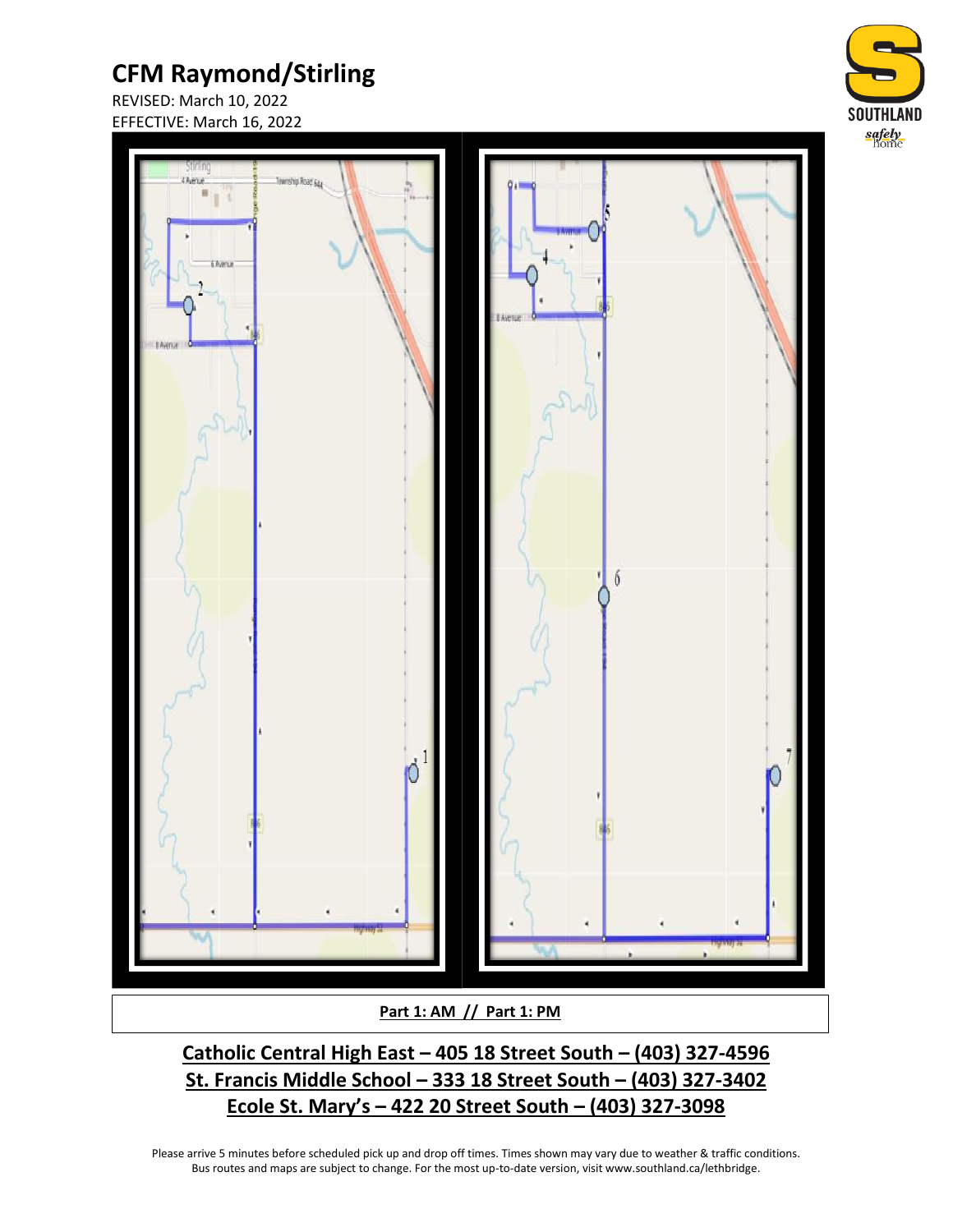

REVISED: March 10, 2022 EFFECTIVE: March 16, 2022

ymond

 $\mathbf 0$ 

 $11$ 



#### **Top: Part 2 AM // Bottom: Part 2 PM**

**Catholic Central High East – 405 18 Street South – (403) 327-4596 St. Francis Middle School – 333 18 Street South – (403) 327-3402 Ecole St. Mary's – 422 20 Street South – (403) 327-3098**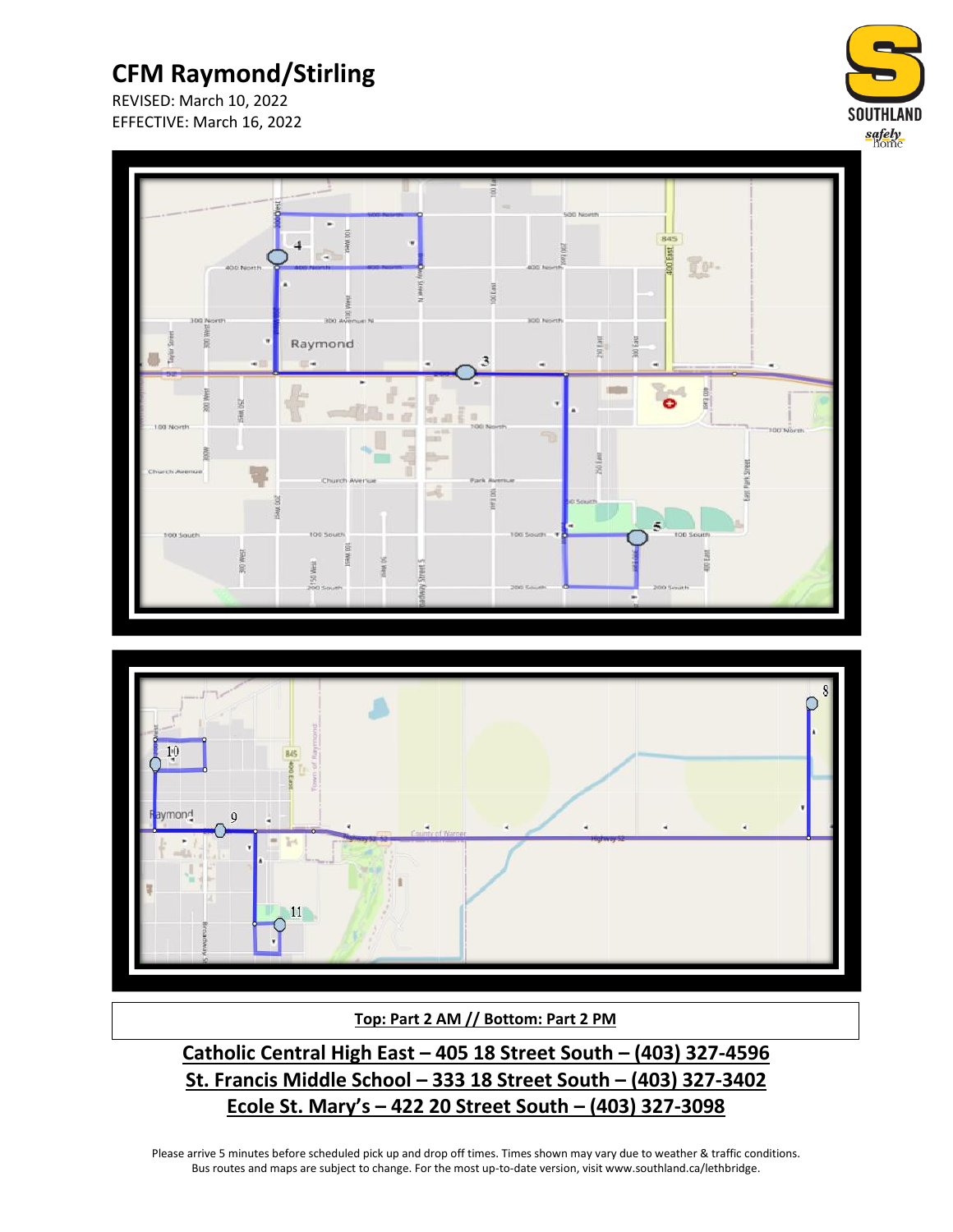REVISED: March 10, 2022 EFFECTIVE: March 16, 2022





**Part 3: AM & PM (Stops 12 & 13)**

**Catholic Central High East – 405 18 Street South – (403) 327-4596 St. Francis Middle School – 333 18 Street South – (403) 327-3402 Ecole St. Mary's – 422 20 Street South – (403) 327-3098**